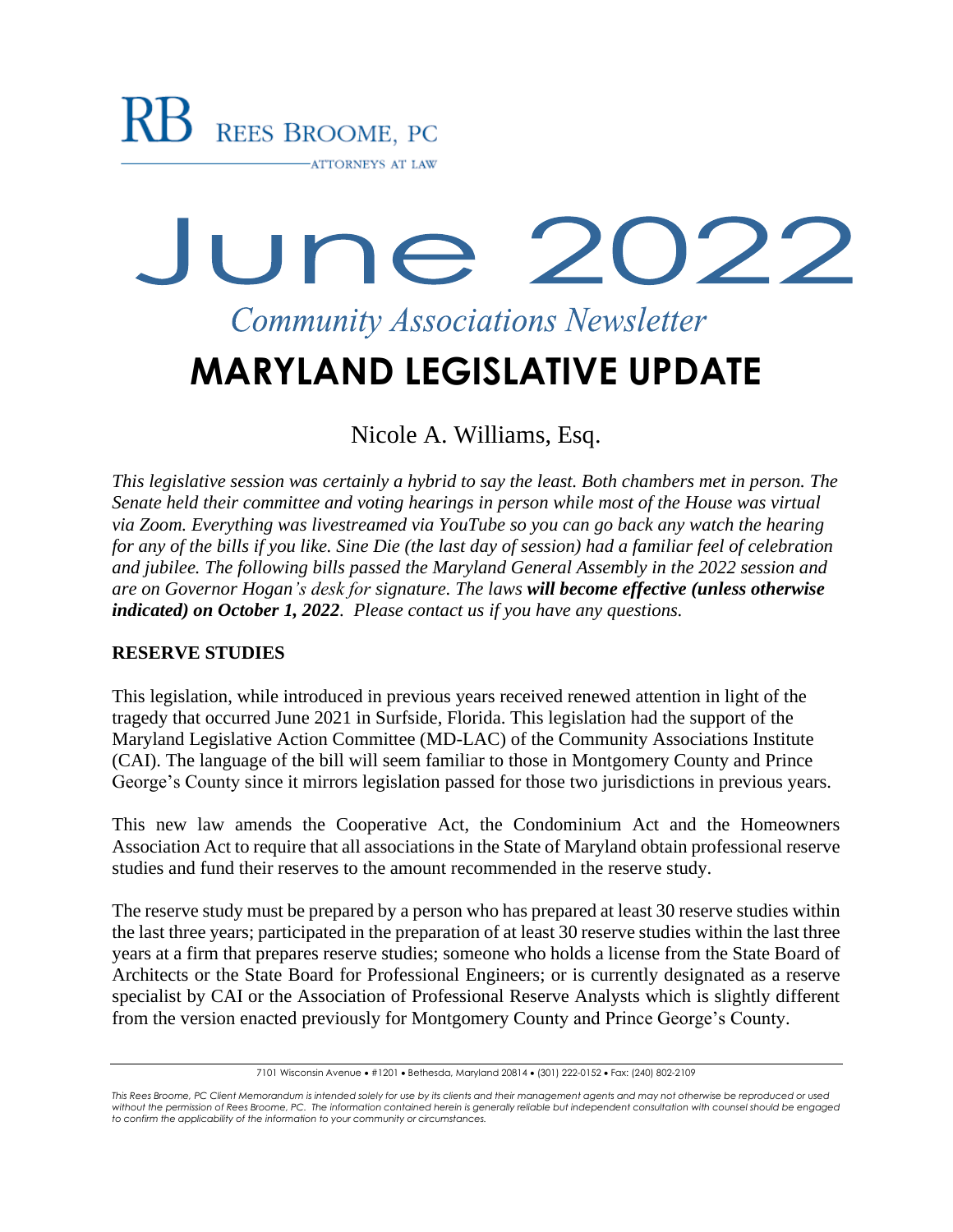If an existing association had a reserve study done on or after October 1, 2018, then it is required to have an updated reserve study done within 5 years after the date of the previous reserve study. If the association has not had a reserve study done on or after October 1, 2018, then it must obtain a reserve study *by October 1, 2023,* and all subsequent reserve studies for all associations must be updated at least every 5 years afterwards.

The law states that an association "*shall provide funds to the reserve in accordance with the most recent reserve study and shall review the reserve study annually for accuracy*." Further, that the association "*has the authority to increase an assessment…to cover the reserve funding amount..*." notwithstanding any caps or assessment restrictions in the governing documents.

Additionally, the new law states that if the most recent reserve study was an initial reserve study, the association has three years following the fiscal year in which the reserve study was completed to attain the annual reserve funding level recommended in the initial reserve study.

Therefore, the expense of a reserve study should be planned and budgeted for 2023 (or within 5 years of the last study) and the funding mandate will have to be considered as well.

# **RESERVED PARKING SPACES FOR PLUG-IN ELECTRIC CHARGING SPACES**

As more and more people purchase electric vehicles, we will see more and more around their use in the years to come. This most recent legislation clarifies that someone cannot park or stop their car in a parking space that is design for the use of a plug-in electric drive vehicle unless the vehicle is a plug-in electric vehicle that is plugged into the charging equipment. Any publicly accessible plug-in electric drive vehicle charging space must be designated by a sign that states the day or time restrictions and the maximum fine that may be incurred for violation which is civil penalty of up to \$100.

#### **DISCLOSURE REQUIREMENTS TO UNIT OWNERS**

This bill clarifies what items must be disclosed to unit owners at the time of the sale of a condominium unit to the public, upon settlement of a disputed common element warranty claim and that a condominium board of directors cannot withhold from unit owners the terms of any legal agreements to which the condominium association is a party.

<sup>7101</sup> Wisconsin Avenue • #1201 • Bethesda, Maryland 20814 • (301) 222-0152 • Fax: (240) 802-2109

*This Rees Broome, PC Client Memorandum is intended solely for use by its clients and their management agents and may not otherwise be reproduced or used without the permission of Rees Broome, PC. The information contained herein is generally reliable but independent consultation with counsel should be engaged to confirm the applicability of the information to your community or circumstances.*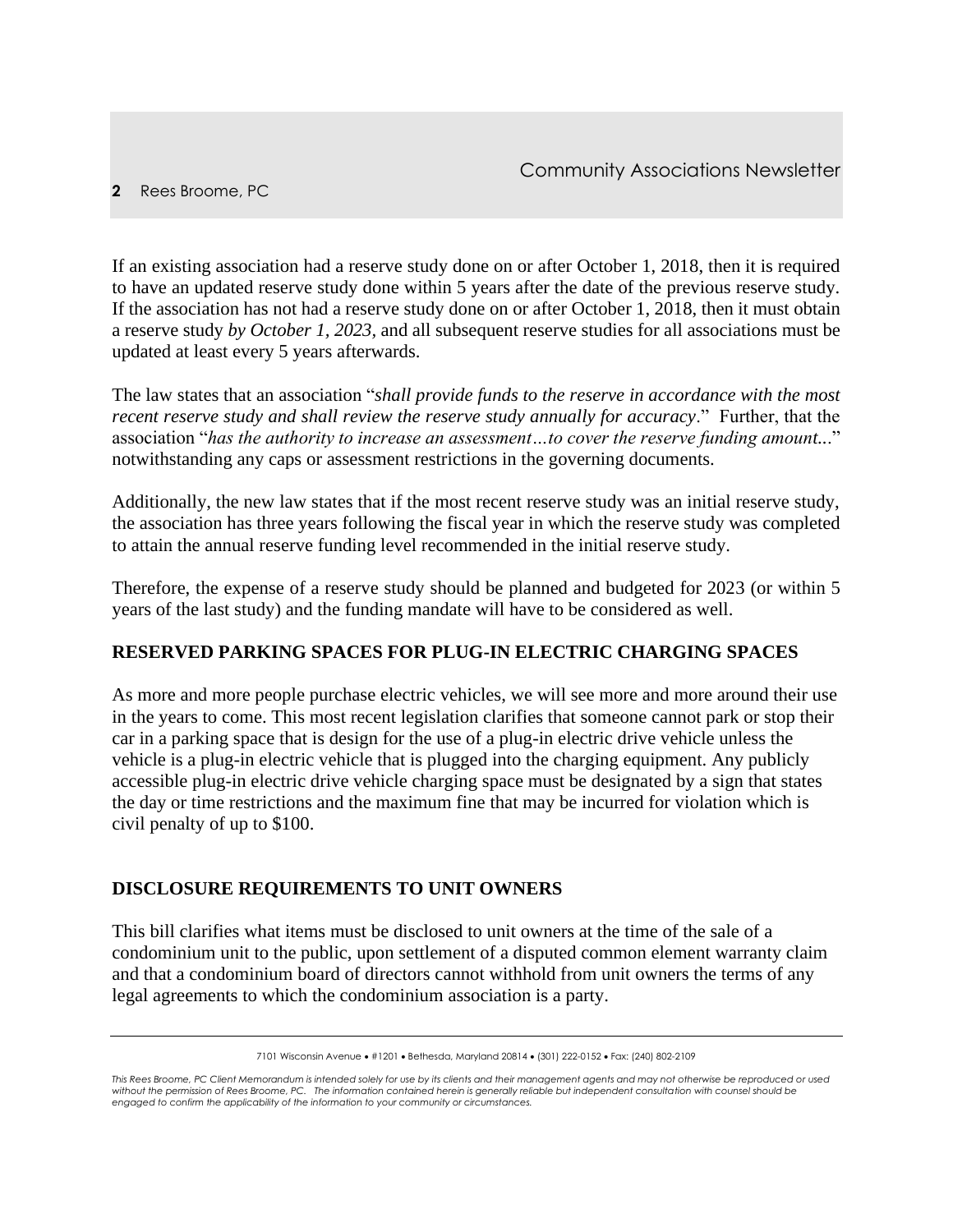#### **3** Rees Broome, PC

Further, at the time of sale, the contract for sale of a condominium unit must indicate if the condominium has entered into any agreement that settles or releases the association's claims related to common element warranties.

Additionally, the association must disclose to the unit owners any agreement by the board for the purpose of settling a disputed common element warranty claim at least 21 days before the execution of the agreement. The resale package must also include in the certificate information that the association entered into an agreement to settle or release any claims related to common element warranties and that the settlement was disclosed to the unit owners prior to the execution of the agreement. Any nondisclosure provision in the settlement agreement does not prohibit disclosure by the board of directors to the unit owners or as required in the sales contract or resale certificate.

This change does not apply to homeowner's associations or cooperatives.

### **DISPUTE SETTLEMENT PROCEDURES**

This legislation modifies the dispute settlement provision in the Condominium Act and adds a new section in the Homeowners Association Act that is similar to what we are accustomed to in the Condominium Act.

This legislation now requires at least 15 days for the alleged violator to correct the violation which is an increase from the current 10 days. Also, the legislation does not require a hearing but states that the alleged violator has the opportunity for a hearing. After the initial cease and desist notice, the association must inform the alleged that they have the right to request a hearing and provide the procedures for requesting a hearing which may not be less than 10 days from the giving of the notice. If the alleged violator does not request a hearing, then the board can decide whether a sanction is appropriate including fines, suspension of voting or other rights that may be suspended as allowed in the association's governing documents.

The provision in the Maryland Homeowners Association Act is prospective and cannot apply to any complaints or demands that arose prior to the effective date of the bill. Additionally, it does not apply to the Columbia Association or the Village Community Associations for the Villages of Columbia in Howard County.

<sup>7101</sup> Wisconsin Avenue • #1201 • Bethesda, Maryland 20814 • (301) 222-0152 • Fax: (240) 802-2109

*This Rees Broome, PC Client Memorandum is intended solely for use by its clients and their management agents and may not otherwise be reproduced or used without the permission of Rees Broome, PC. The information contained herein is generally reliable but independent consultation with counsel should be engaged to confirm the applicability of the information to your community or circumstances.*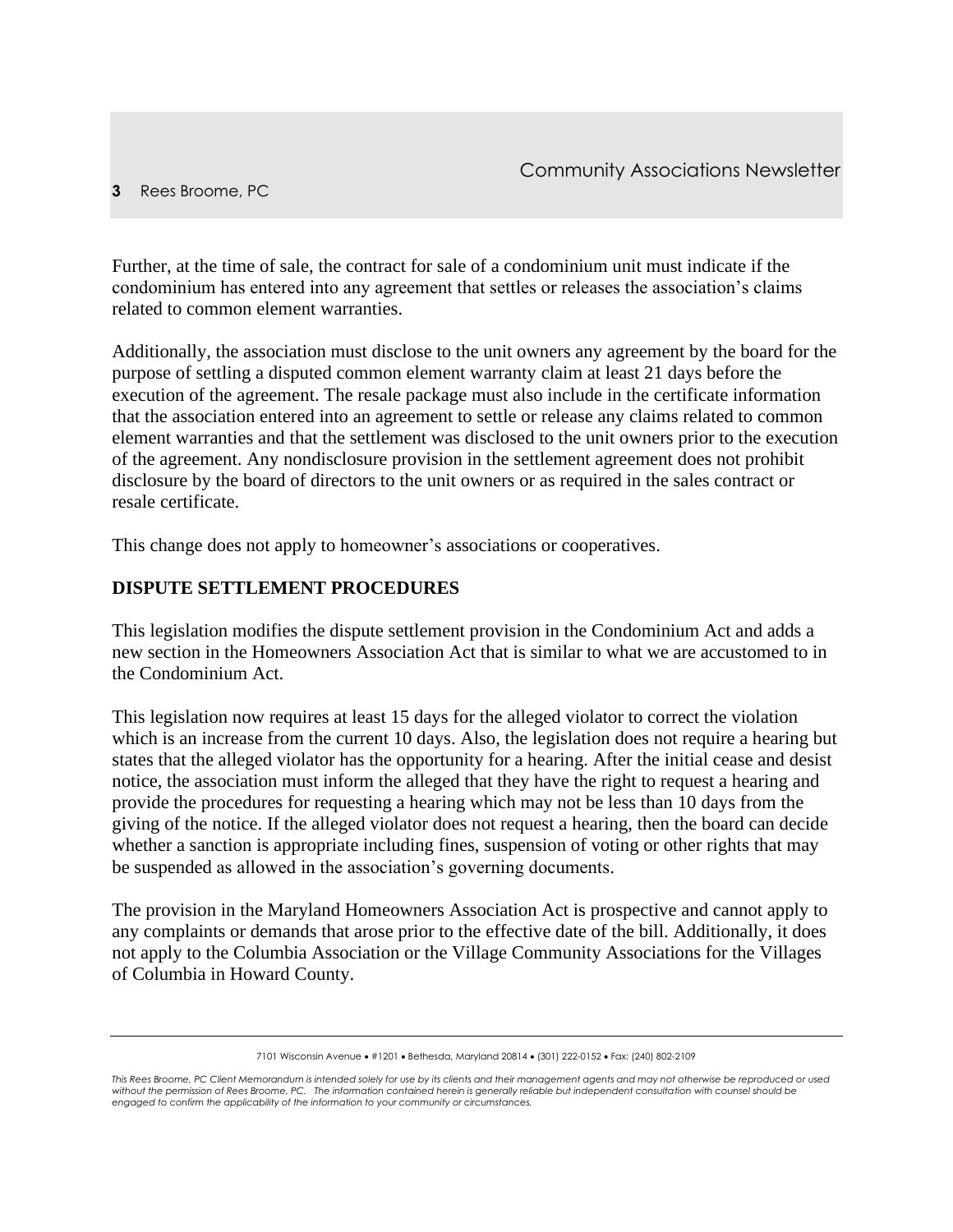#### **ENFORCEMENT OF JUDGMENTS – EXAMINATION IN AID OF ENFORECEMENT AND INTERROGATORIES IN AID OF EXECUTION**

This legislation basically prohibits anyone who obtains a money judgment of \$5,000 or less from calling in the judgment debtor to court for an examination in aid of enforcement or ordering the judgment debtor to answer post-judgment interrogatories to help locate assets of the judgment debtor that may be used to enforce the judgment. The reasoning behind this bill was that in small claim cases, pretrial discovery is not permitted, and the rules of evidence do not apply therefore, there is an argument that creditors should not be able to engage in post-trial discovery as well. We will see the effect that this will have in terms of collections for common ownership communities.

#### **REVIVAL OF NONSTOCK AND RELIGIOUS CORPORATIONS**

Most common ownership communities are nonstock corporations under Maryland Law. As a nonstock corporation you must file your annual report and personal property taxes even if the corporation does not own any personal property. Failure to file these reports can result in forfeiture of the association's corporate charter with the State of Maryland. If an association's charter is forfeited, then the association must file what is known as "Articles of Revival" to reinstate the corporate charter. Under this legislation that passed, the nonstock corporation will only have to file the seven most recently due annual reports and personal property tax returns when filing the articles of revival to reinstate the corporate charter.

#### **CANNABIS AND CANNABIS REFORM**

While not specific to common ownership communities, there were two bills that passed this session regarding the recreational use of cannabis. The first bill is the proposed constitutional amendment to legalize use and possession of cannabis for those who are at least 21 years old starting July 1, 2023. Because this is a proposal to amend the State Constitution, you will see this referendum question on the ballot at the next general election to be held November 2022.

The second bill is the cannabis reform bill that will only go into effect if the ballot referendum passes November 2022. This bill will legalize possession by a person of no more than 1.5 ounces of cannabis, or equivalent amounts including no more than 2 cannabis plants effective July 1, 2023. The possession of up to 2.5 ounces of cannabis is a finable civil offense. The bill repeals criminal penalties associated with cannabis paraphernalia and requires the Attorney General to provide a formal opinion regarding the impact of cannabis legalization on the authority of police

<sup>7101</sup> Wisconsin Avenue • #1201 • Bethesda, Maryland 20814 • (301) 222-0152 • Fax: (240) 802-2109

*This Rees Broome, PC Client Memorandum is intended solely for use by its clients and their management agents and may not otherwise be reproduced or used without the permission of Rees Broome, PC. The information contained herein is generally reliable but independent consultation with counsel should be engaged to confirm the applicability of the information to your community or circumstances.*